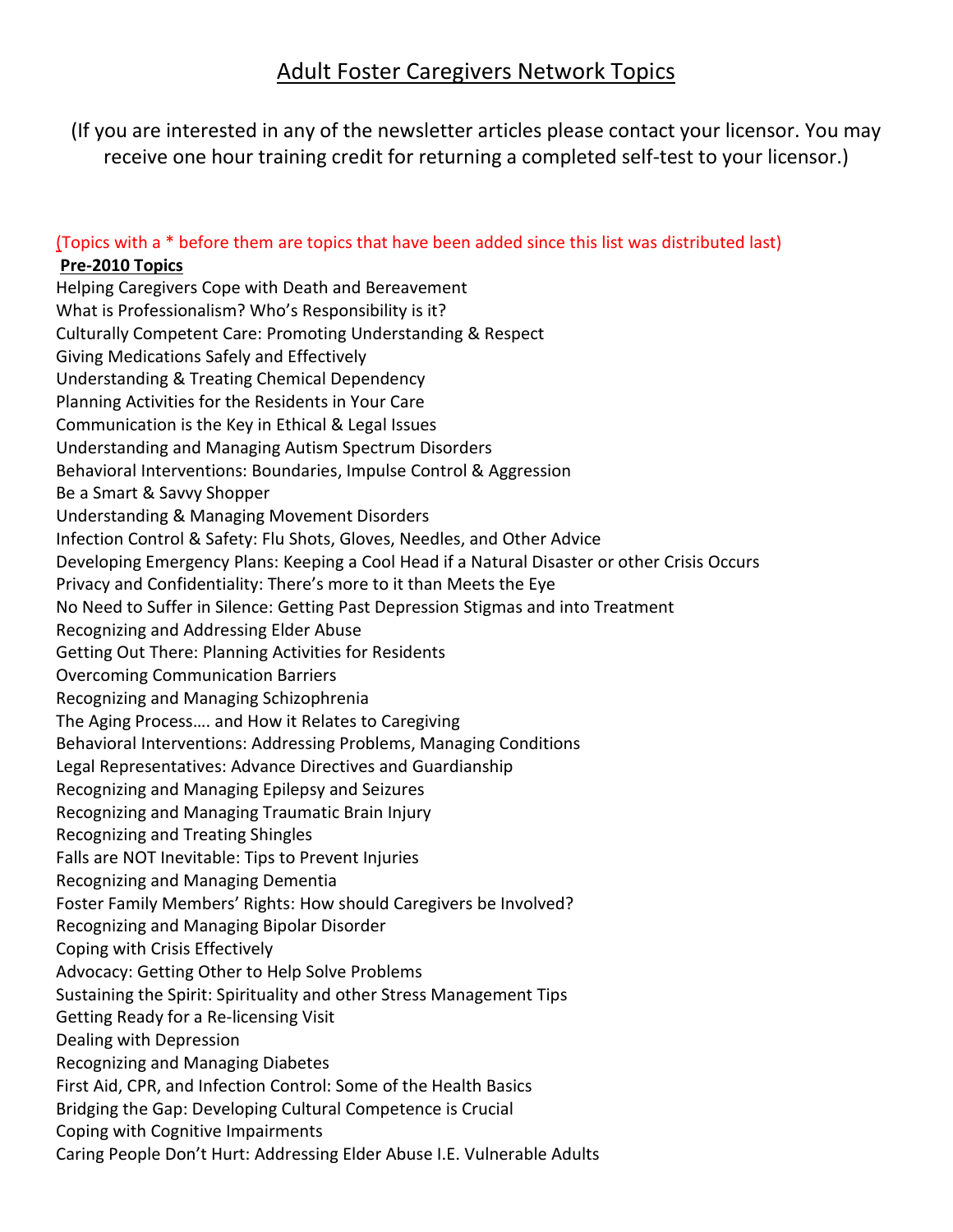Travel Tips & Things to Do Sexual Rights and Care Recipients Know Your Meds: Common Side Effects, Interactions, and other Advice for Caregivers Medication Management: Helpful Hints for Caregivers Recognizing & Managing Dementia Promoting Health this Flu Season Strategies for Successfully Coping with Dementia **2010 Topics** Embracing Better Health Habits Mental Health Behavior Management Food Safety Medication Management Stress Management Mental Health Matters Activity Planning for Residents Assisting Residents with Traumatic Brain Injury Better Understanding Self-Injurious Behavior Tip and Strategies in Managing Diabetes Strategies for Managing Bi-Polar Disorder

#### **2011 Topics**

Assessing, Determining Levels of Dementia Infections – Prevention, Control and other advice Residents Rights Administering Meds Behavioral Issues First Aid, CPR,Choking Alcohol and Medications Coping with Parkinson's Disease Fire Safety A Personal Approach to Managing Stress Privacy and Confidentiality Understand and Managing Sleep Disorders

#### **2012 Topics**

Dual Diagnosis Infection Control Resident's Rights with a Focus on Families Dispensing Meds Mini-magic "art" Activities for Learning and Fulfillment First Aid – Steps Toward Emergency Preparedness Elder Abuse – Awareness, Education Key to Prevention Coping with Cerebral Palsy Fire Prevention Coping with Diabetes Understanding Obsessive Compulsive Disorder End of Life Decisions